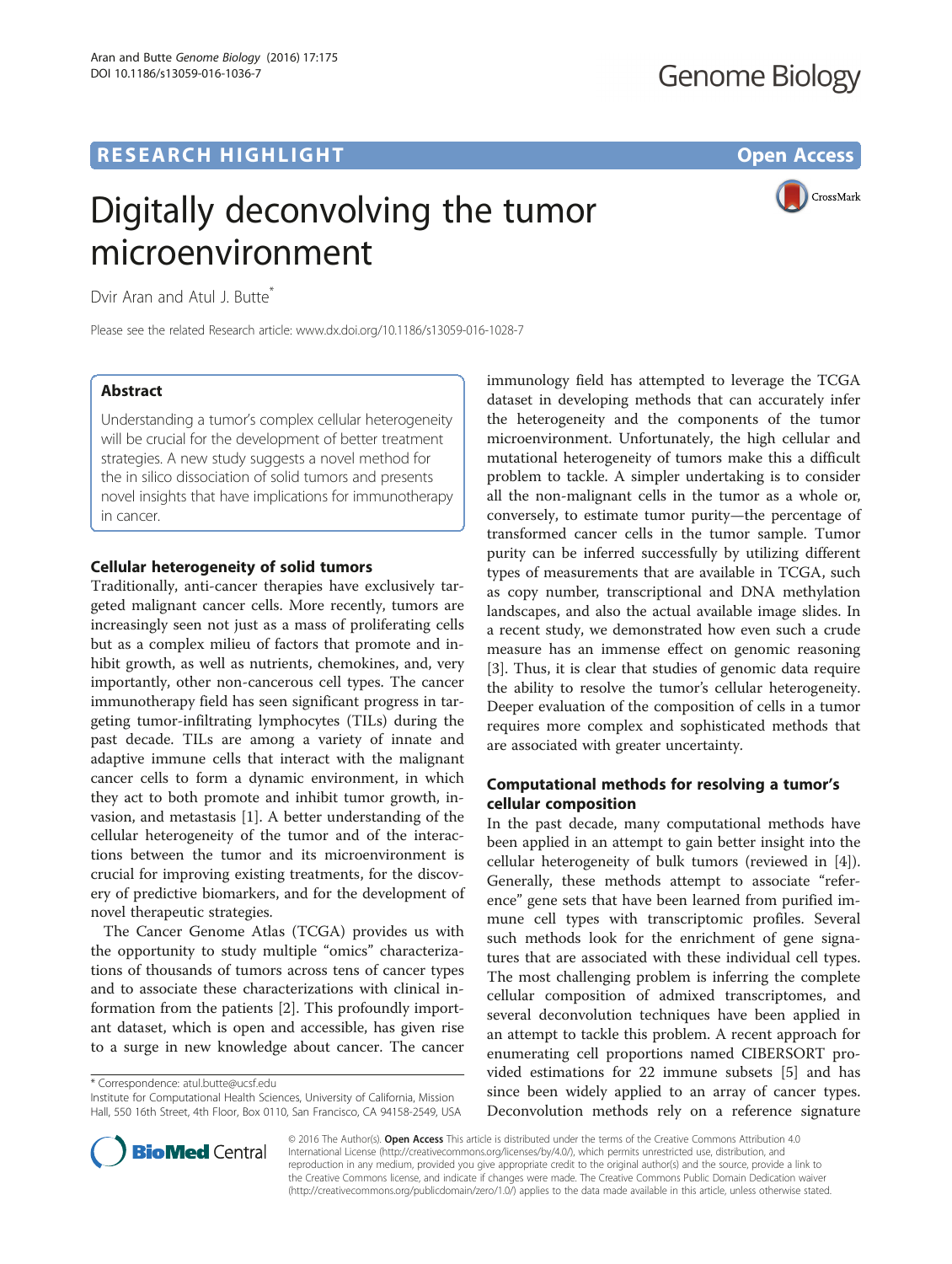gene expression matrix for the inferred cell types. To date, these methods have been limited to microarray studies and thus are not directly applicable to TCGA.

To address this issue, Liu and colleagues combined deconvolution strategies with estimations of tumor purity and presented TIMER: Tumor-IMmune Estimation Resource, a novel method for estimating the proportions of tumor–immune infiltrating subsets [[6](#page-2-0)]. In this method, tumor purity estimations are used to find and filter genes that are associated with immune infiltration, and deconvolution is then applied with improved certainty. To apply TIMER on TCGA samples, Liu and colleagues applied a method to remove "batch effects" on the signature matrix to allow direct estimation of the abundance of certain cell types. Importantly, to gain better accuracy, the authors followed the "less is more" philosophy, choosing to focus on six major immune cell subsets that are strongly distinguishable rather than on more cell types. Liu and colleagues assert that by including more immune cell types into the regression, CIBERSORT inference suffers from a statistical co-linearity that results in biased estimations.

#### Application to immunotherapy treatments

Immunotherapy treatments have already helped vast numbers of patients who have cancers, such as melanoma and renal cell carcinoma, for whom traditional therapies have failed. Furthermore, ongoing studies suggest that these therapies may benefit patients who have many additional types of cancer, including lung, brain, head and neck, and stomach cancers [[7\]](#page-2-0). Nevertheless, we do not yet know why immunotherapy is effective in some patients but not in others. Thus, there is a pressing need to develop better tools to distinguish patients who respond to cancer immunotherapy from those who do not. Careful examination of the associations between TIMER estimates and the known immunotherapy targets allowed Liu and colleagues to make interesting observations and to suggest novel targets for cancer vaccines. The authors found correlations between CD8<sup>+</sup> T-cell levels and known cancer/testis antigens such as MAGEA3, which have been put forward as effective cancer vaccine targets. On the basis of this observation, they further suggested a novel target, SPAG5, as a potential vaccine target for multiple cancers. Another observation relates to  $CTLA-4$  expression and  $CD8<sup>+</sup>$  T-cell abundance. CTLA-4 is known to be expressed exclusively by T cells. There is an association between both CTLA-4 expression and elevated CD8<sup>+</sup> T cells and better clinical response to anti-CTLA-4 treatment, but this association is relatively weak. In this study, the authors reported that a group of melanoma and renal cancer patients who had low CD8<sup>+</sup> T cells unexpectedly expressed high levels of CTLA-4. This result may explain the varied clinical

response to checkpoint blockade therapies, newer treatments that have no underlying anti-tumor effect but instead remove inhibition on immune cells targeting the cancer. Another immune checkpoint blockade gene, TIM3, showed a pattern of expression that was inversely related to T-cell numbers, a finding that was further validated by staining renal tumors, which showed its expression in cancer cells. The TIMER estimates are provided as a web resource to allow cancer immunologists to further explore the cancer–immune cell interactions (<http://cistrome.org/TIMER>).

### The road ahead

Characterization of the cellular composition of solid tissues was traditionally performed using flow cytometrybased methods. These are potent tools for immunology research and for monitoring changes in immune-cell quantities, but they require tissue destruction, thereby affecting cellular state, integrity, and accuracy. Another disadvantage of single-cell methods is the need to perform the analysis on fresh tissues, which requires a supporting operational system and does not allow the association of findings with known clinical outcomes. Thus, the emerging use of single-cell RNA sequencing will not yet allow us to profile the cellular composition of solid tissues accurately. Hence, computational algorithms that are used to deconvolve bulk transcriptomic profiles will continue to offer a parallel and powerful approach that makes it possible to infer changes in cell quantities from data describing gene expression in complex tissues. In silico tissue dissection can be performed on frozen and fixed tumor specimens, does not rely on single-cell suspension, and, most importantly, can be applied immediately to thousands of publicly available tumor samples.

While computational methods provide many advantages, they should be scrutinized carefully. All methods to date are based on reference transcriptomic profiles of pure immune cell types, which are used to infer the behavior of these cell types in admixtures. It is unclear if this is a valid hypothesis. For example, while a particular gene may be specific to one cell type and therefore will be assigned as a reference gene, the number of mRNA copies of that gene may vary significantly depending on the state of the tissue. In tumors, another layer of uncertainty is added to the modeling. In a recent study, we have shown that the cancer cells themselves may express notable inflammatory response genes, thus producing a pattern of expression that resembles that resulting from the infiltration of macrophages [[8](#page-2-0)].

It is clear that current methods cannot yet capture the full cellular heterogeneity in tumors. Newer measurements using molecular imaging could provide the research community with better measurements from